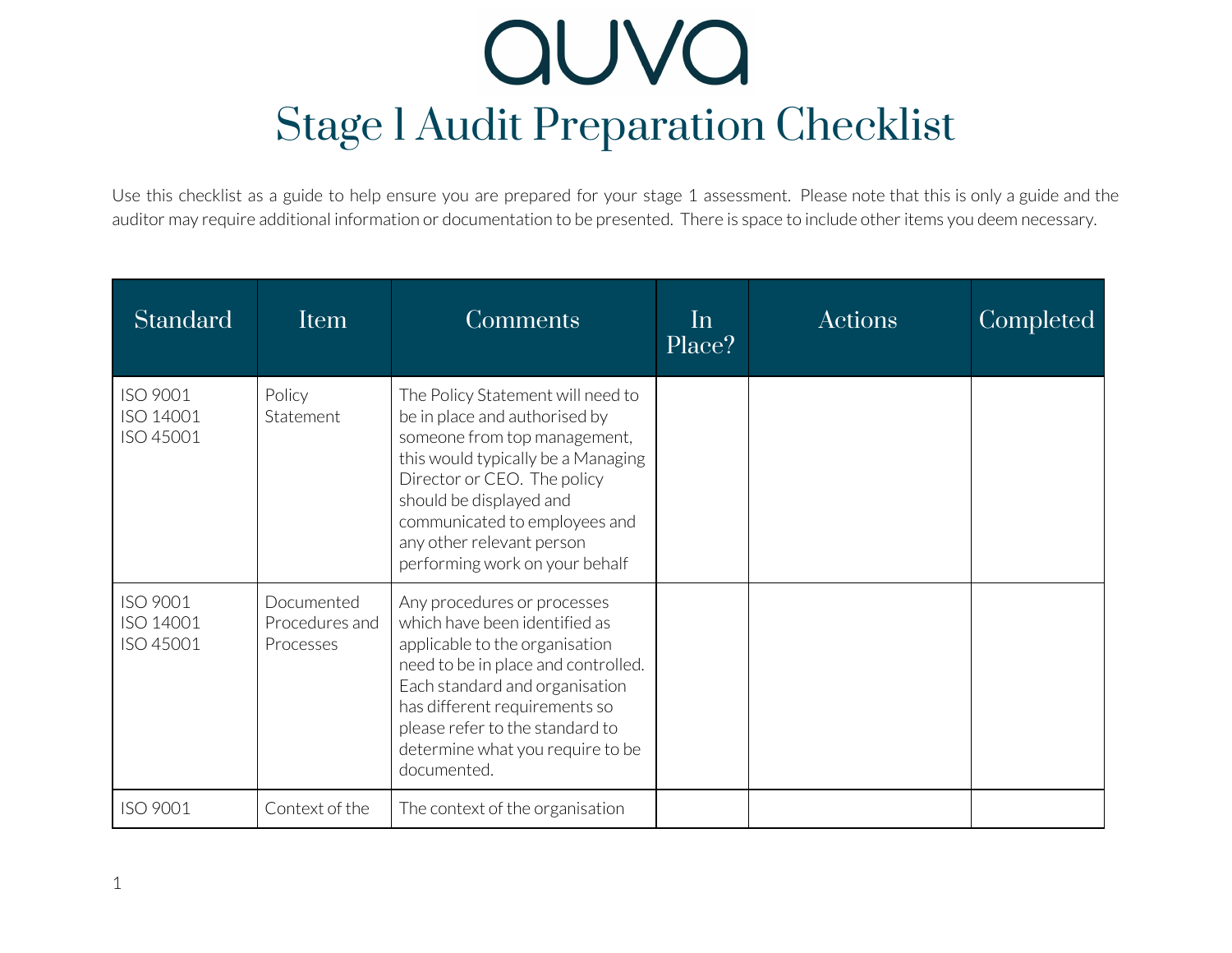| ISO 14001<br>ISO 45001             | Organisation               | needs to be defined and<br>management aware. You may<br>choose to document your context<br>which may be of benefit, if not<br>your management team need to<br>be fully aware and prepared for<br>questioning on the context                         |  |  |
|------------------------------------|----------------------------|-----------------------------------------------------------------------------------------------------------------------------------------------------------------------------------------------------------------------------------------------------|--|--|
| ISO 9001<br>ISO 14001<br>ISO 45001 | Interested<br>Parties      | Similar to context, you need to<br>have your interested parties<br>defined and their needs identified.<br>This does not need to be<br>documented but if not top<br>management need to be aware of<br>questioning around this subject                |  |  |
| ISO 9001<br>ISO 14001              | Risks and<br>Opportunities | Does not need to be documented<br>but they need to be defined and<br>management aware of the risks<br>surrounding the context and<br>interested parties needs. They<br>also need to be aware of any<br>actions/mitigations surrounding<br>the risks |  |  |
| ISO 45001                          | Risks and<br>Hazards       | The risks and hazards need to be<br>identified and depending on the<br>organisation they are likely to be<br>documented. This could be on<br>standard risk assessment<br>templates. The auditor will verify                                         |  |  |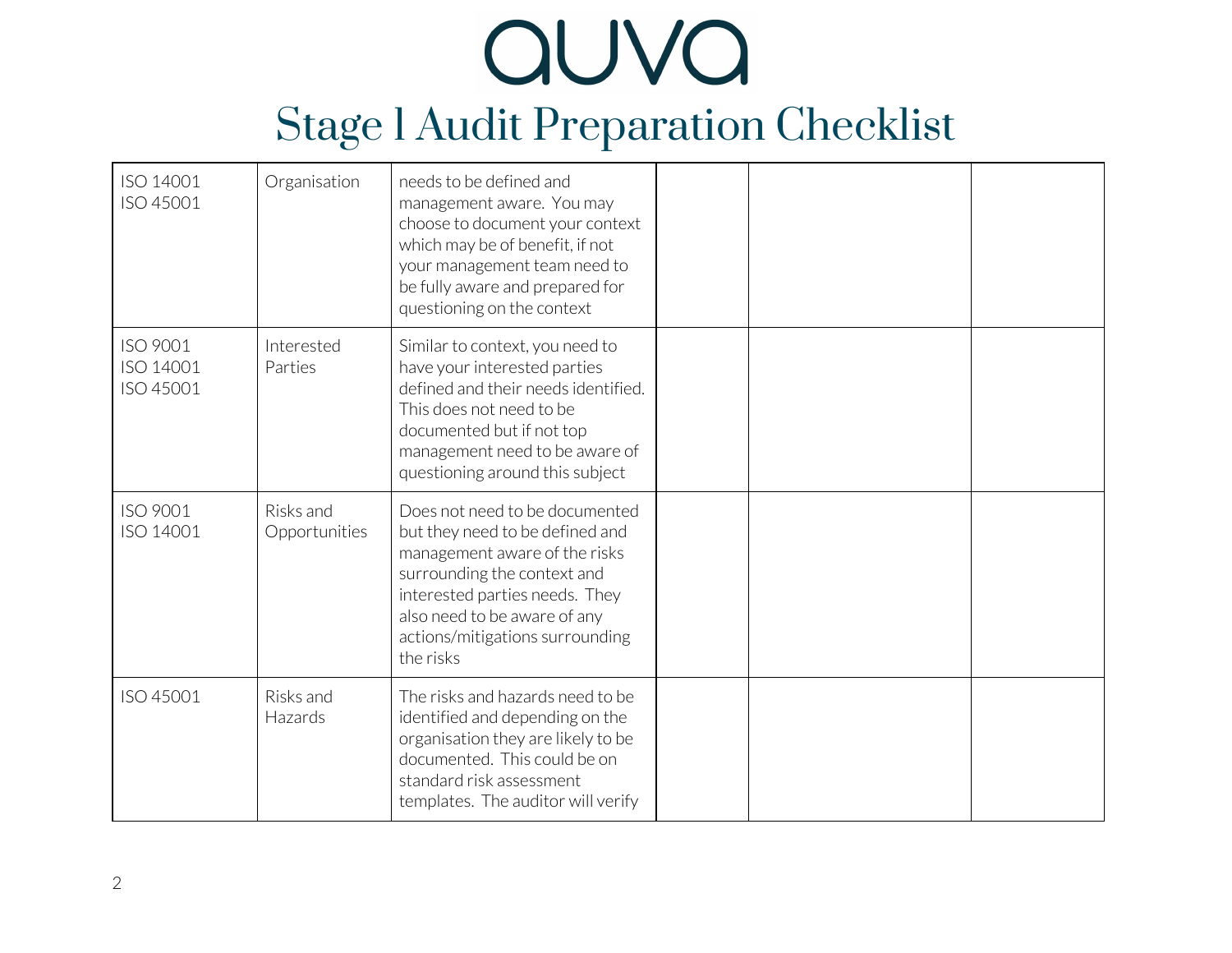|                        |                             | that all risks and hazards have<br>been captured by your<br>management system but will not<br>go into great detail for suitability<br>of content.                                                                                                                                                                                                                                                                  |  |  |
|------------------------|-----------------------------|--------------------------------------------------------------------------------------------------------------------------------------------------------------------------------------------------------------------------------------------------------------------------------------------------------------------------------------------------------------------------------------------------------------------|--|--|
| ISO 45001              | Health and<br>Safety Policy | In line with the health and safety<br>at work act, the health and safety<br>policy manual which includes your<br>responsibilities and arrangements<br>will need to be in place.                                                                                                                                                                                                                                    |  |  |
| ISO 14001              | Aspects and<br>Impacts      | Your aspects and impacts need to<br>be identified and documented.<br>You will need to present all of<br>your aspects and show which ones<br>are considered significant to the<br>organisation and any actions you<br>have in place to reduce the impact.<br>The auditor will be reviewing to<br>see if you have identified all<br>aspects but not necessarily<br>verifying the information within<br>the document. |  |  |
| ISO 14001<br>ISO 45001 | Legislation                 | Legislation applicable to the<br>organisation and its activities will<br>need to be identified. The auditor<br>will be reviewing to determine if<br>all legislation has been suitably<br>identified based on their                                                                                                                                                                                                 |  |  |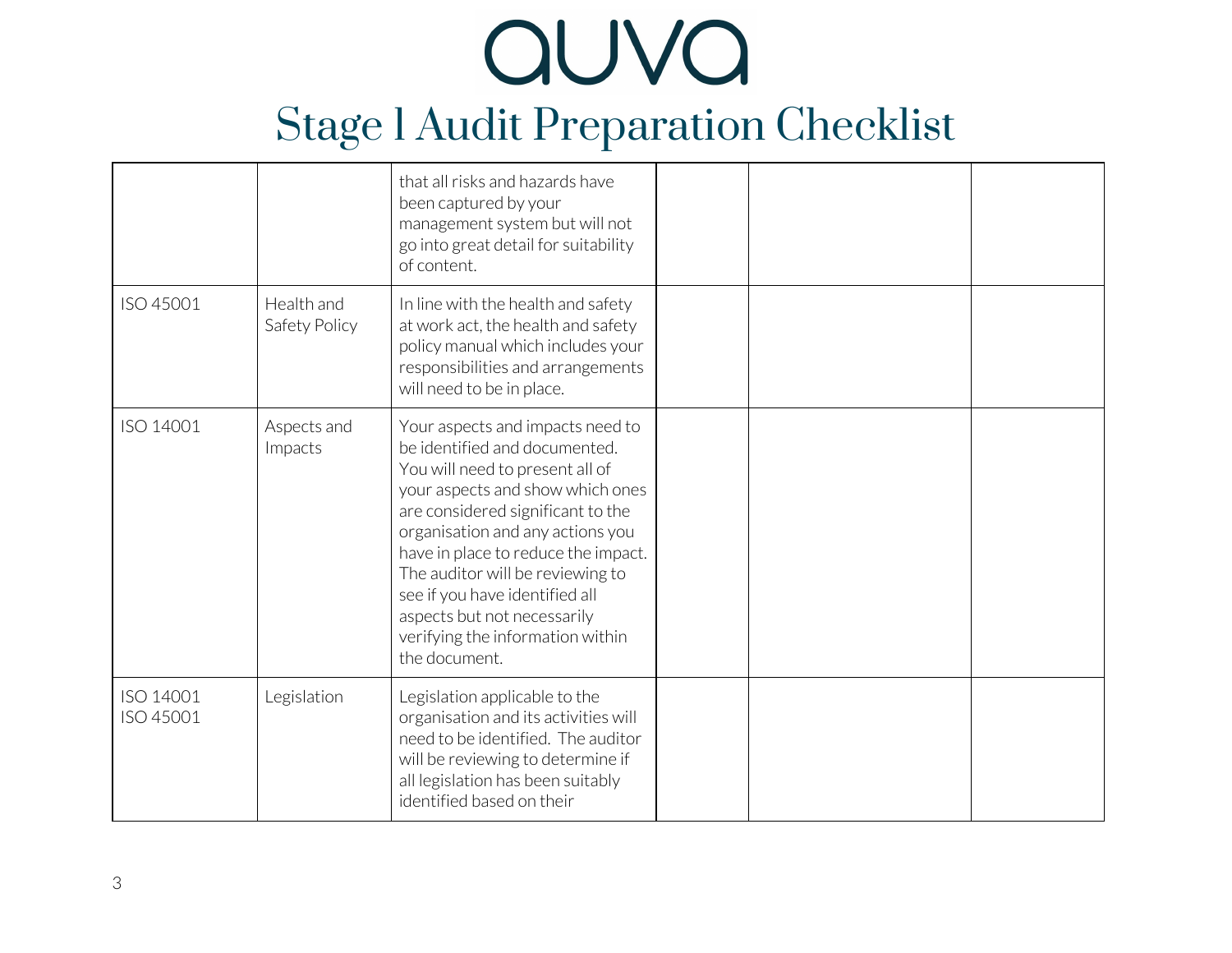|                                    |                               | knowledge at that point in time                                                                                                                                                                                                                                                                                                                                                                                                       |  |  |
|------------------------------------|-------------------------------|---------------------------------------------------------------------------------------------------------------------------------------------------------------------------------------------------------------------------------------------------------------------------------------------------------------------------------------------------------------------------------------------------------------------------------------|--|--|
| ISO 9001<br>ISO 14001<br>ISO 45001 | Roles and<br>Responsibilities | Roles and responsibilities need to<br>be defined, they do not<br>necessarily need to be<br>documented but everyone should<br>be aware of who is responsible for<br>what within the management<br>system                                                                                                                                                                                                                               |  |  |
| ISO 9001<br>ISO 14001<br>ISO 45001 | <b>Internal Audits</b>        | You need to have in place an<br>internal audit plan which at<br>minimum defines what processes<br>will be audited and when. You<br>should have your form templates<br>in place. Ideally you should have<br>started the internal audit<br>programme and any findings<br>identified and actions put in place.<br>You need to have a full set of<br>internal audits completed prior to<br>your stage 2 assessment so plan<br>accordingly |  |  |
| ISO 9001<br>ISO 14001<br>ISO 45001 | Management<br>Review          | Management review planned and<br>format defined. The auditor will<br>need to be confident that you will<br>be covering all requirements.<br>Ideally have a management review<br>already completed.                                                                                                                                                                                                                                    |  |  |
| ISO 9001                           | Objectives                    | Objectives need to be identified                                                                                                                                                                                                                                                                                                                                                                                                      |  |  |